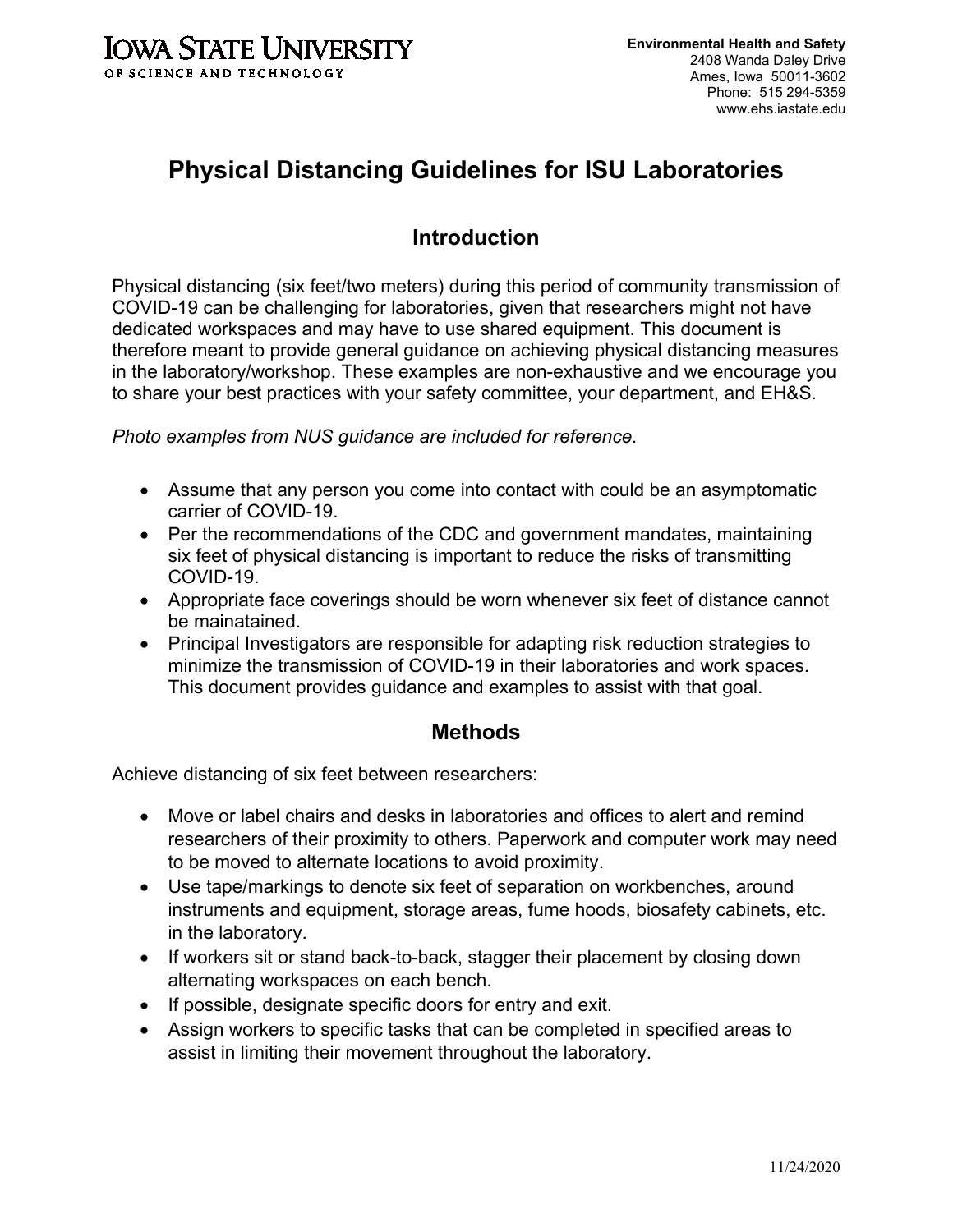Minimize contact time:

- Create a rotating schedule for workers, such that lab and office space is utilized efficiently, while observing physical distancing (six feet apart) and ensuring that no one works alone in the laboratory. Allow time for cleaning and disinfecting at the end of each shift.
- Implement a schedule or reservation system for shared equipment and workspaces, with time between users to clean and disinfect the workstation after use.

Minimize possible exposure:

- DO NOT COME TO WORK IF YOU FEEL ILL. CONTACT YOUR SUPERVISOR.
- If possible, assign work areas to specific workers; each worker should only use their assigned area(s).
- When possible, designate PPE to be used by a specific worker.
- Wash hands with soap and water before and after entering the laboratory, as well as frequently during office work. If gloves are removed during laboratory work, wash hands before donning a new pair.
- Clean and disinfect commonly touched surfaces in work areas and offices door handles, sink areas, etc.
- Workers should clean and disinfect all shared workstations and materials when they have completed their work. This includes any surface they touch that may be touched by others (cabinet handles, tools, door handles, computers, instruments, etc.)
- Shared computers utilize keyboard covers which can be cleaned and disinfected after use. Otherwise, clean with cloth and disinfectant (at least 60% alcohol) or a disinfectant wipe that is safe for keyboard use.
- If six feet of distancing is not possible for some tasks, complete the task with as much distance as is feasible. Work as quickly as possible, while maintaining safety standards and following standard operating procedures.

### *Continues on next page*